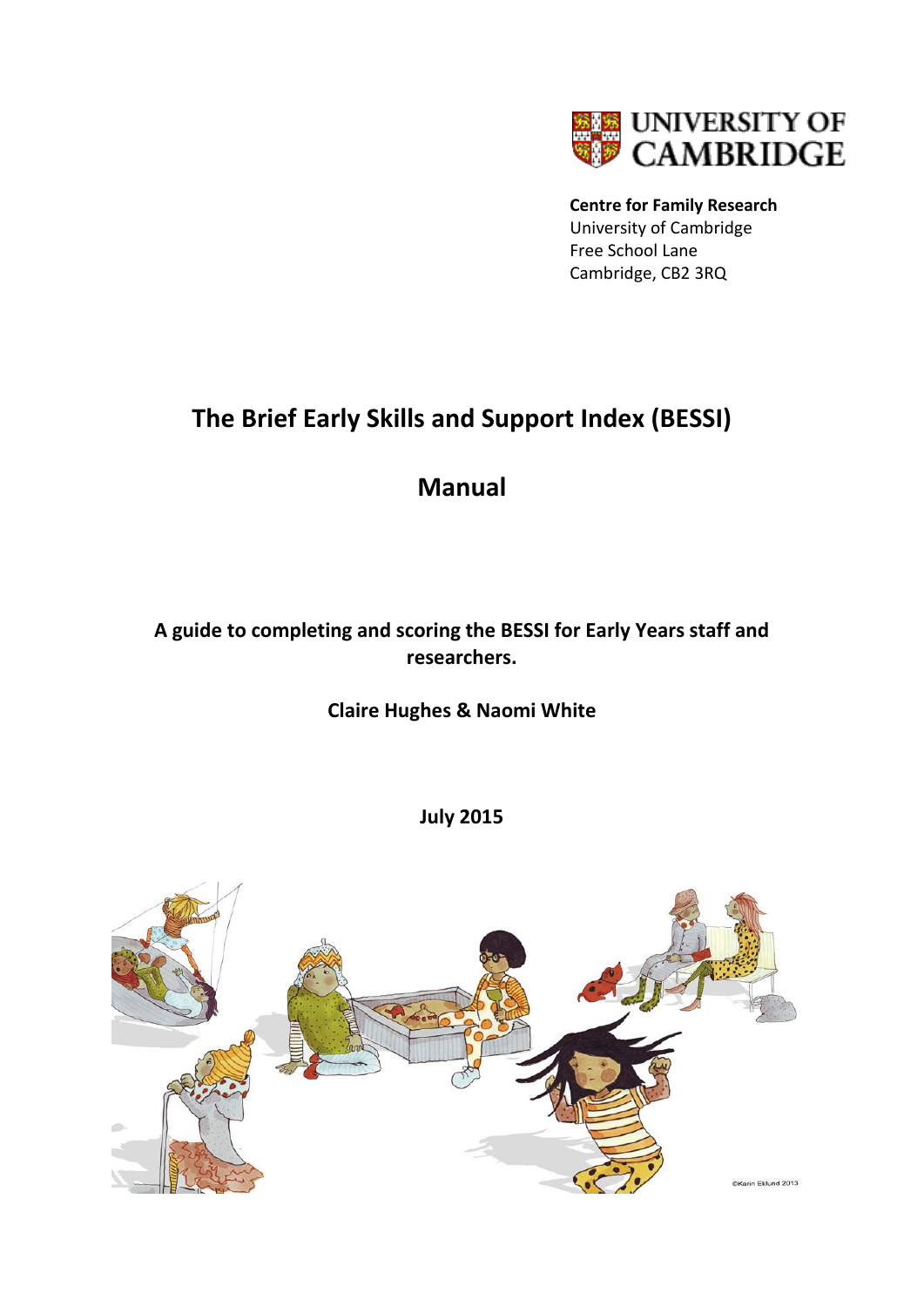## **The Brief Early Skills and Support Index (BESSI) Manual**

#### *Background to the BESSI*

The BESSI was commissioned by Frank Field, MP, in response to the Foundation Years Report of the Independent Review on Poverty and Life Chances (Field, 2010). Aside from its brevity, the BESSI is unique in that it assesses family factors as well as child factors that support school readiness. A pilot version of the BESSI was created following focus group discussions with teachers in the Wirral, who also provided feedback on a list of suggested questionnaire items. Reception teachers at 28 schools completed this 50-item questionnaire for 185 children. *Item response theory* was used to select 30 items for the final version of the questionnaire. Although originally designed for children in Reception year (i.e., 4.5- to 5.5-year-olds), the results of a validation study involving 1456 children (Hughes, Daly, Foley, White & Devine, 2015) indicate that the BESSI works equally well for children as young as 2.5 years. Thus, unlike most previous measures of school readiness, the BESSI can be used to measure children's adjustment throughout their time at nursery or preschool and in their first year of school.

The BESSI contains four subscales measuring Behavioural Adjustment, Language & Cognition, Daily Living Skills, and Family Support. The BESSI was originally designed to be completed by Early Years staff as a screen prior to using more intensive child assessments. It may also be completed by other informants, such as home-visiting volunteers. This manual provides details of how to score the questionnaire, which we hope will be helpful for researchers and practitioners working with young children. Definitions for statistical terms in *italics* are given at the end of the manual.

#### *Purpose of the BESSI*

The BESSI may be used several ways:

- 1. As a **screening tool** for teachers and Early Years practitioners to identify children who may require extra support in the Foundation Years.
- 2. As an **assessment tool** to provide a profile of individual children's strengths and weaknesses.
- 3. As a **research tool** to assess children's development in the early years.
- 4. As an **evaluation tool** to assess the effectiveness of interventions by comparing scores before and after the intervention programme.

The BESSI provides a concise measure of adjustment and school readiness, which may be particularly useful for those wishing to gather information about a large number of children. For example, the BESSI is a quick tool for screening a school cohort to identify those who might benefit from a comprehensive assessment using more in-depth measures of school readiness. To allow BESSI data from different groups of children to be compared directly, **it is vital that the questions are not changed in any way.**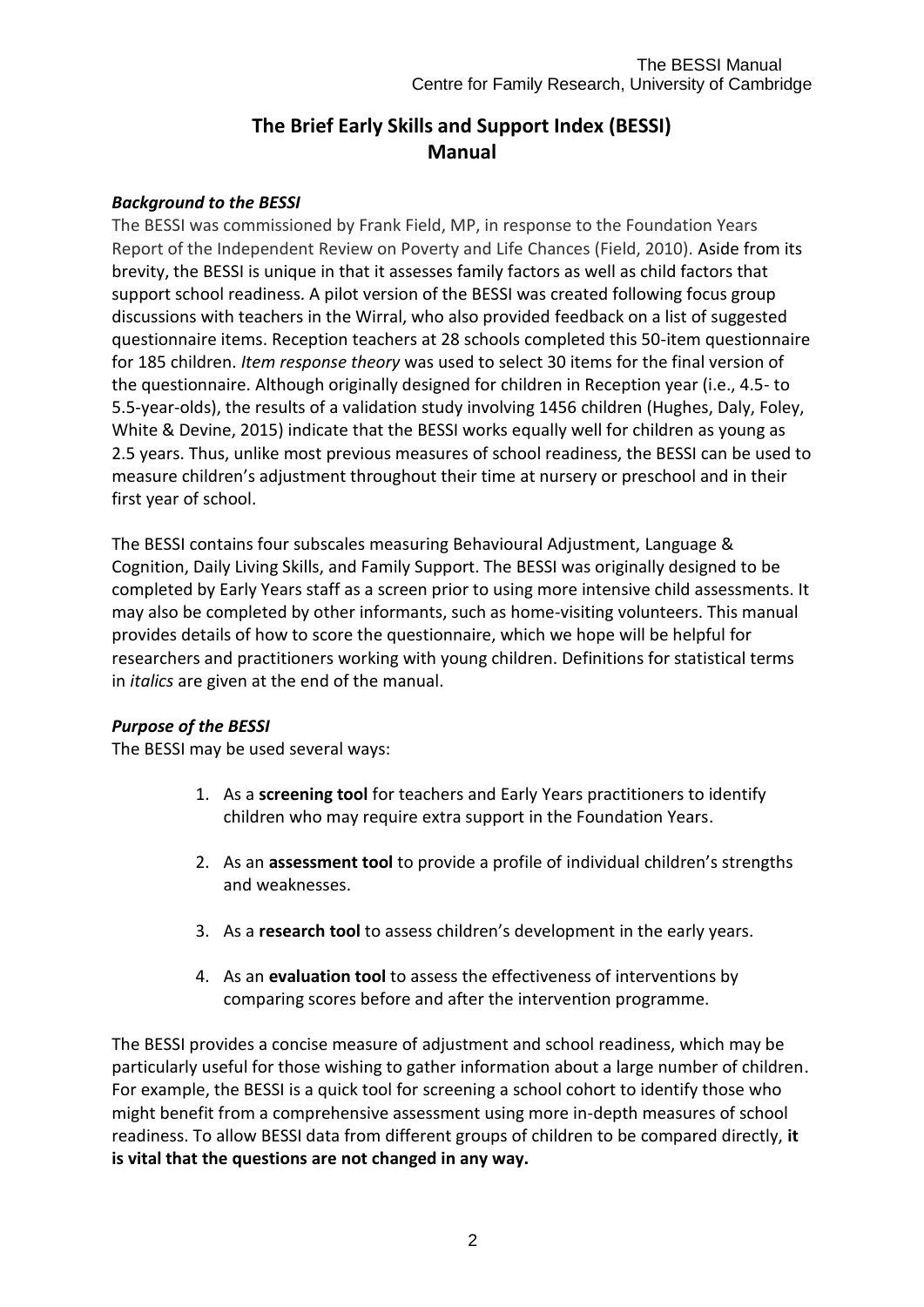#### *Using the BESSI in Research*

The BESSI consists of four subscales measuring Behavioural Adjustment, Language & Cognition, Daily Living Skills, and Family Support. You are welcome to use only some of these subscales (for example, if your focus is Family Support, you could use only the 6 items from that subscale). However, we ask that, for the sake of comparability across studies, you include *all* items within a subscale. Similarly, we ask that you **do not make any changes to the wording of the items or to the item anchors** (i.e., strongly agree, agree etc.).

If you are using the BESSI in your research study we ask that you include the following reference in any publications. We would also appreciate hearing about the results from your study (see contact details below).

Hughes, C., Daly, I., Foley, S., White, N. and Devine, R. T. (2015). Measuring the foundations of school readiness: Introducing a new questionnaire for teachers – The Brief Early Skills and Support Index (BESSI). *British Journal of Educational Psychology*, 85, 332- 356.

The BESSI was completed for 1,456 2.5- to 5.5-year-olds in the North-West of England. Analyses with this sample indicated that the BESSI showed *measurement invariance* across age and gender. The BESSI was also completed on two occasions one month apart for an additional 258 children (aged 3.0 – to 5.5 years), and demonstrated good *intra-rater* and *test-retest reliability*. For further details about the development and validation of the BESSI please refer to Hughes et al (2015).

#### *Structure of the BESSI*

The BESSI questions are divided into four sub-scales as detailed below (see scoring guide on p.6 for further details).

Behavioural Adjustment (12 questions): 1, 3<sup>R</sup>, 5<sup>R</sup>, 8, 9, 13<sup>R</sup>, 19<sup>R</sup>, 20<sup>R</sup>, 22, 23<sup>R</sup>, 27, 29<sup>R</sup> Language & Cognition (6 questions): 2, 15, 17, 21, 25, 30 Daily Living Skills (6 questions): 10, 12, 16<sup>R</sup>, 18, 26<sup>R</sup>, 28 Family Support (6 questions): 4, 6<sup>R</sup>, 7, 11, 14, 24

R Indicates that the item needs to be reverse-scored.

Note that questions from the four subscales are interleaved. We ask that for the sake of consistency, if you only use one subscale of the BESSI that your intersperse these questions with other questions. In addition, to minimise problems with respondent bias (for example, respondents simply agreeing with all statements), the BESSI contains 20 positively-worded, and 10 negatively-worded statements. Positive statements outline a positive ability or attribute such that agreement with the item indicates competence or a lack of problems (e.g., "Regularly read to at home"). Negative statements outline a problem behaviour (e.g., "Has temper tantrums").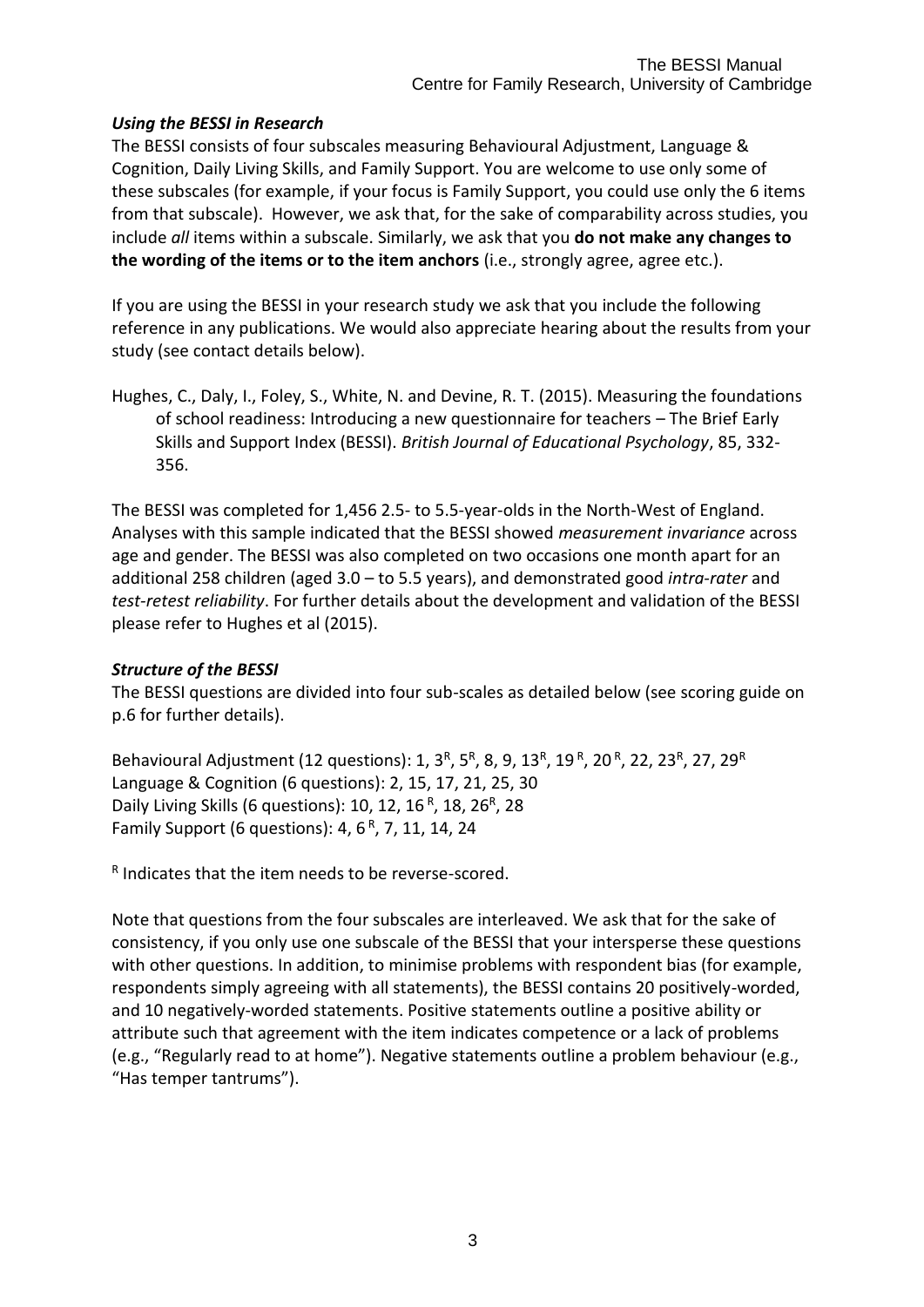#### *General Guidelines for Completing the BESSI*

To allow data from different groups of children to be compared directly **it is vital that the questions are not changed in any way.**

- The BESSI should be completed to reflect the child's behaviour in the **past week.**
- The person completing the BESSI should provide an answer for **all** questions, and should only tick one box per statement.
- Children are not expected to show a complete absence of problems on the BESSI. The BESSI was designed to provide a profile of children's strengths and weaknesses in different areas and should not be viewed as a standard of behaviour/support that all children should achieve. It would be rare for even a 5-year-old child to show no problems at all on the BESSI. In particular, performance on the Language & Cognition and Daily Living Skills scales show age-related changes. That is, there are some behaviours included in these scales (e.g., 'can recognise his/her name in print') that we would expect many younger children to be unable to perform.
- If the BESSI is being used to examine the effects of a treatment or intervention programme, or as monitoring tool, the second or subsequent questionnaires should be completed **without** reference to any previous questionnaires.

#### *Scoring the BESSI*

Answers on the BESSI statements should be converted into binary (0 or 1) scores as shown in the scoring sheet at the end of this manual. Subscale scores can be created by taking the sum of these scores for all the statements within a subscale. Using this system, higher subscale scores indicate more problems. Scores on the Behavioural Adjustment subscale can range from 0 to 12, whereas scores on the other three scales range from 0 to 6.

Note that if there is any missing data on the BESSI questionnaire then scores should be prorated to adjust for this missing information (i.e., you should take the mean for the items that have been completed and multiply it by the number of items in that subscale). Subscale scores should not be computed if more than two items are missing from the Language & Cognition, Daily Living Skills, or Family Support scales, or if more than 4 items are missing from the Behavioural Adjustment scale.

We have also created a scoring spreadsheet for Foundation Stage staff wishing to use the BESSI for the children in their class, which can be downloaded from our website (http://www.cfr.cam.ac.uk/tests-questionnaires/bessi). Teachers can enter their ratings on the BESSI for their class into the spreadsheet and it will return subscale scores for each child, and indicate whether they show particular difficulty in any of the four BESSI subscales.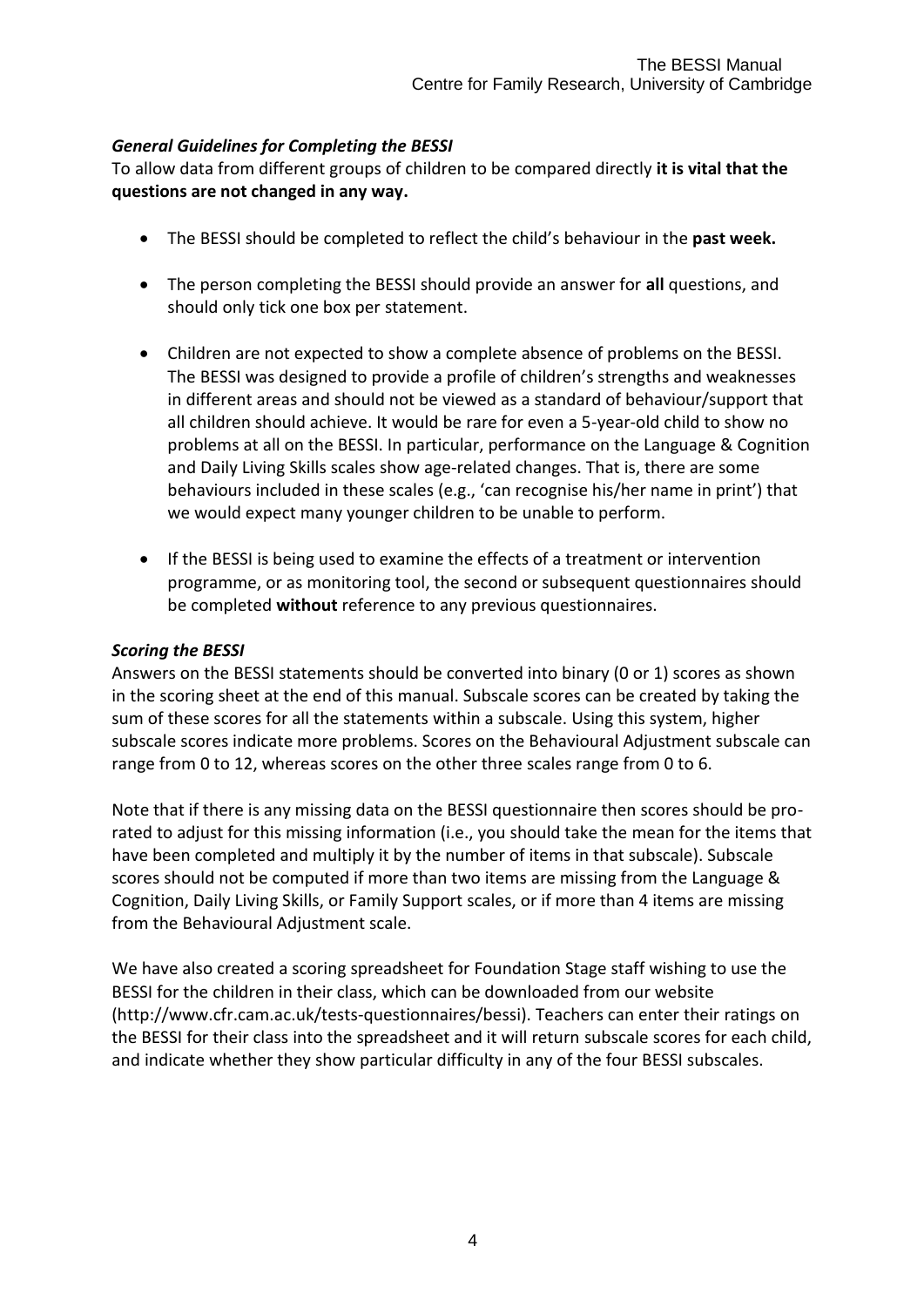#### *Norms for the BESSI*

We currently do not have enough representative data from the BESSI to provide norms for boys and girls on the BESSI subscale scores. However, we have created a simple "traffic light" system to show how a given child's BESSI subscale scores compare with those of their peers in our validation sample of 1456 children from the Wirral. Using this system, it is possible to see whether a given child's scores would place them in the top 80% (Green), the lowest 20% (Amber) or the lowest 10% (Red) of children in their age bracket in the Wirral sample.

These cut-offs should be interpreted with caution, however, as we do not yet know whether scores from children in the North-West of England are representative of children's scores throughout the UK. As we collect more data with the BESSI questionnaire we will update these cut-off scores. Note, also that in our validation study boys showed higher levels of difficulties than girls so you might expect to see more boys than girls in the amber or red groups.

|                            | <b>Age Group</b> |                |          |                   |                |          |                 |                |          |  |  |
|----------------------------|------------------|----------------|----------|-------------------|----------------|----------|-----------------|----------------|----------|--|--|
|                            | 2.50-3.49 years  |                |          | 3.50-4.49 years   |                |          | 4.50-5.50 years |                |          |  |  |
| <b>Behavioural</b>         | $0 - 5$          | $6 - 7$        | $\geq 8$ | $0 - 4$           | $5 - 7$        | $\geq 8$ | $0 - 4$         | $5 - 7$        | $\geq 8$ |  |  |
| Adjustment                 |                  |                |          |                   |                |          |                 |                |          |  |  |
| Language &                 | $0 - 3$          | 4              | $\geq$ 5 | $0 - 2$           | 3              | >4       | $0 - 1$         | 2              | $\geq$ 3 |  |  |
| Cognition                  |                  |                |          |                   |                |          |                 |                |          |  |  |
| <b>Daily Living Skills</b> | $0 - 2$          | $\overline{3}$ | $\geq 4$ | $0 - 1$           | $\overline{2}$ | $\geq$ 3 | $0 - 1$         | $\overline{2}$ | $\geq$ 3 |  |  |
| <b>Family Support</b>      | $0 - 1$          | $\overline{2}$ | $\geq$ 3 | $\overline{0}$ -1 | $\overline{2}$ | $\geq$ 3 | $0 - 1$         | $\overline{2}$ | $\geq$ 3 |  |  |
|                            |                  |                |          |                   |                |          |                 |                |          |  |  |

#### *Contact Details*

If you have any questions about the BESSI please visit our website: http://www.cfr.cam.ac.uk/tests-questionnaires/bessi or contact Professor Claire Hughes.

Professor Claire Hughes Centre for Family Research, Free School Lane, University of Cambridge, Cambridge, CB2 3RQ, UK Email: [ch288@cam.ac.uk](mailto:ch288@cam.ac.uk) Phone: 01223 334510

#### *Acknowledgements*

The research to develop and validate the BESSI was funded by the Westminster Foundation and the Foundation Years Trust with support from Wirral Metropolitan Borough Council. We are also grateful to the teachers and nursery staff from the Wirral, Cambridge, London and Manchester who have taken part in this project.

#### *The BESSI Team*

Claire Hughes, Irenee Daly, Rory Devine, Sarah Foley, Dominic Kelly & Naomi White.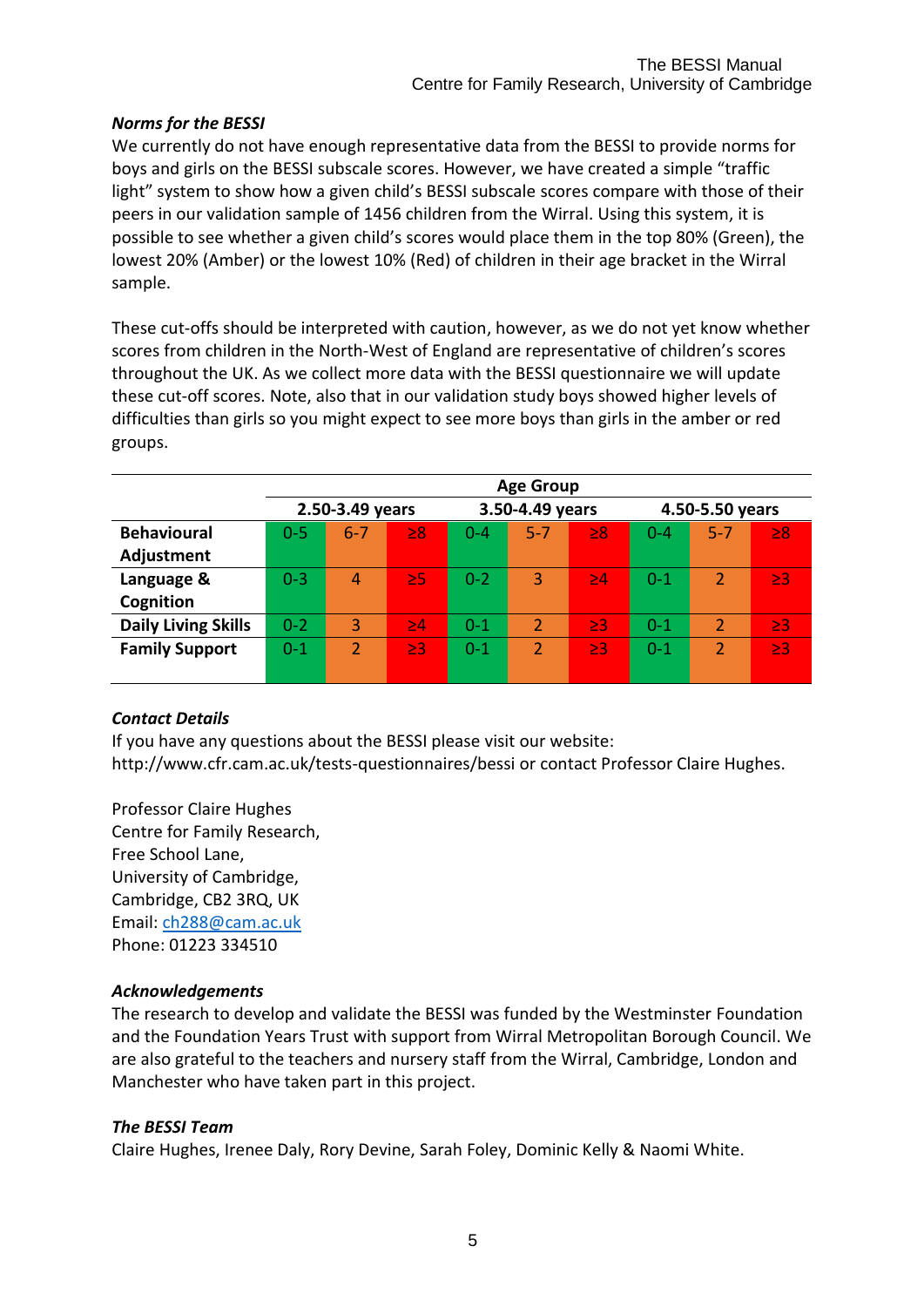### **BESSI Scoring Guide**

This guide demonstrates how to score the individual statements of the BESSI, and which subscale each statement belongs to. Further details about scoring the questionnaire can be found on page 4 of this manual.

|              | This child                                                                | Strongly<br>Agree | Agree          | Disagree       | Strongly<br>Disagree |
|--------------|---------------------------------------------------------------------------|-------------------|----------------|----------------|----------------------|
|              | 1. Is good at waiting patiently when this is required (e.g., turn taking) | $\Omega$          | 0              | $\mathbf{1}$   |                      |
|              | 2. Speaks clearly and is easily understood by adults                      | $\overline{0}$    | $\overline{0}$ | $\overline{1}$ | $\overline{1}$       |
|              | 3. Has temper tantrums                                                    | $\mathbf{1}$      | 1              | 0              | 0                    |
|              | 4. Often receives praise or encouragement from caregivers                 | $\Omega$          | 0              | 1              | $\mathbf{1}$         |
| $\mathsf R$  | 5. Is easily distracted                                                   | $\mathbf{1}$      | $\mathbf{1}$   | $\overline{0}$ | $\overline{0}$       |
|              | 6. Often appears sleepy or tired                                          | 1                 | 1              | 0              | 0                    |
|              | 7. Is always punctual                                                     | 0                 | 0              | 1              | $\mathbf{1}$         |
|              | 8. Is good at calming down when asked to do so                            | $\overline{0}$    | $\overline{0}$ | $\mathbf{1}$   | $\mathbf{1}$         |
|              | 9. Can play with lots of different children of his or her own age         | $\mathbf{0}$      | 0              | 1              | $\mathbf{1}$         |
|              | 10. Is able to work independently on most tasks                           | $\overline{0}$    | $\overline{0}$ | $\mathbf{1}$   | $\mathbf{1}$         |
|              | 11. Rarely misses a day at school/nursery                                 | $\overline{0}$    | 0              | 1              | $\mathbf{1}$         |
|              | 12. Is careful using scissors or other sharp objects                      | $\overline{0}$    | 0              | $\mathbf{1}$   | $\mathbf{1}$         |
| $\mathsf R$  | 13. Responds poorly to reprimands (e.g., backchat, anger)                 | $\mathbf{1}$      | $\mathbf{1}$   | $\Omega$       | 0                    |
|              | 14. Talks about fun, shared activities at home                            | $\overline{0}$    | 0              | 1              | $\mathbf{1}$         |
|              | 15. Enjoys identifying letters of the alphabet                            | $\overline{0}$    | $\overline{0}$ | 1              | $\mathbf{1}$         |
|              | 16. Often appears aimless when asked to choose an activity                | 1                 | 1              | 0              | 0                    |
|              | 17. Understands wh-questions (what, where, when, why?)                    | $\overline{0}$    | $\overline{0}$ | 1              | $\overline{1}$       |
|              | 18. Does not need help using a fork or spoon                              | 0                 | 0              | 1              | $\mathbf 1$          |
| R            | 19. Gets easily frustrated if a task is too difficult                     | 1                 | 1              | $\Omega$       | 0                    |
| $\mathsf R$  | 20. Has trouble sitting still when required                               | $\mathbf{1}$      | $\mathbf{1}$   | $\overline{0}$ | $\overline{0}$       |
|              | 21. Can recognise his or her name in print                                | $\overline{0}$    | 0              | $\mathbf{1}$   | $\mathbf{1}$         |
|              | 22. Is usually happy to share with peers                                  | $\overline{0}$    | 0              | 1              | $\mathbf{1}$         |
| $\mathsf R$  | 23. Grabs other children's belongings                                     | $\mathbf{1}$      | $\mathbf{1}$   | $\overline{0}$ | $\overline{0}$       |
|              | 24. Regularly read to at home                                             | 0                 | 0              | 1              | 1                    |
|              | 25. Uses one-to-one correspondence to count up to 5 objects               | $\mathbf{0}$      | 0              | $\mathbf{1}$   | $\mathbf{1}$         |
|              | 26. Often needs help looking after his or her belongings                  | 1                 | 1              | 0              | $\overline{0}$       |
|              | 27. Is respectful towards adults                                          | $\overline{0}$    | 0              | 1              | $\mathbf{1}$         |
|              | 28. Is fully toilet trained                                               | $\overline{0}$    | $\overline{0}$ | $\overline{1}$ | $\overline{1}$       |
| $\mathbb{R}$ | 29. Often interrupts conversations inappropriately                        | 1                 | 1              | 0              | $\overline{0}$       |
|              | 30. Enjoys songs and rhymes                                               | $\overline{0}$    | $\overline{0}$ | $\mathbf{1}$   | $\mathbf{1}$         |

*Note.* Items with an "R" beside them are reverse-scored so that for all items 1 indicates a problem.

**Key to the BESSI Subscales** Behavioural Adjustment (12 items) Language & Cognition (6 items) Daily Living Skills (6 items) Family Support (6 items)